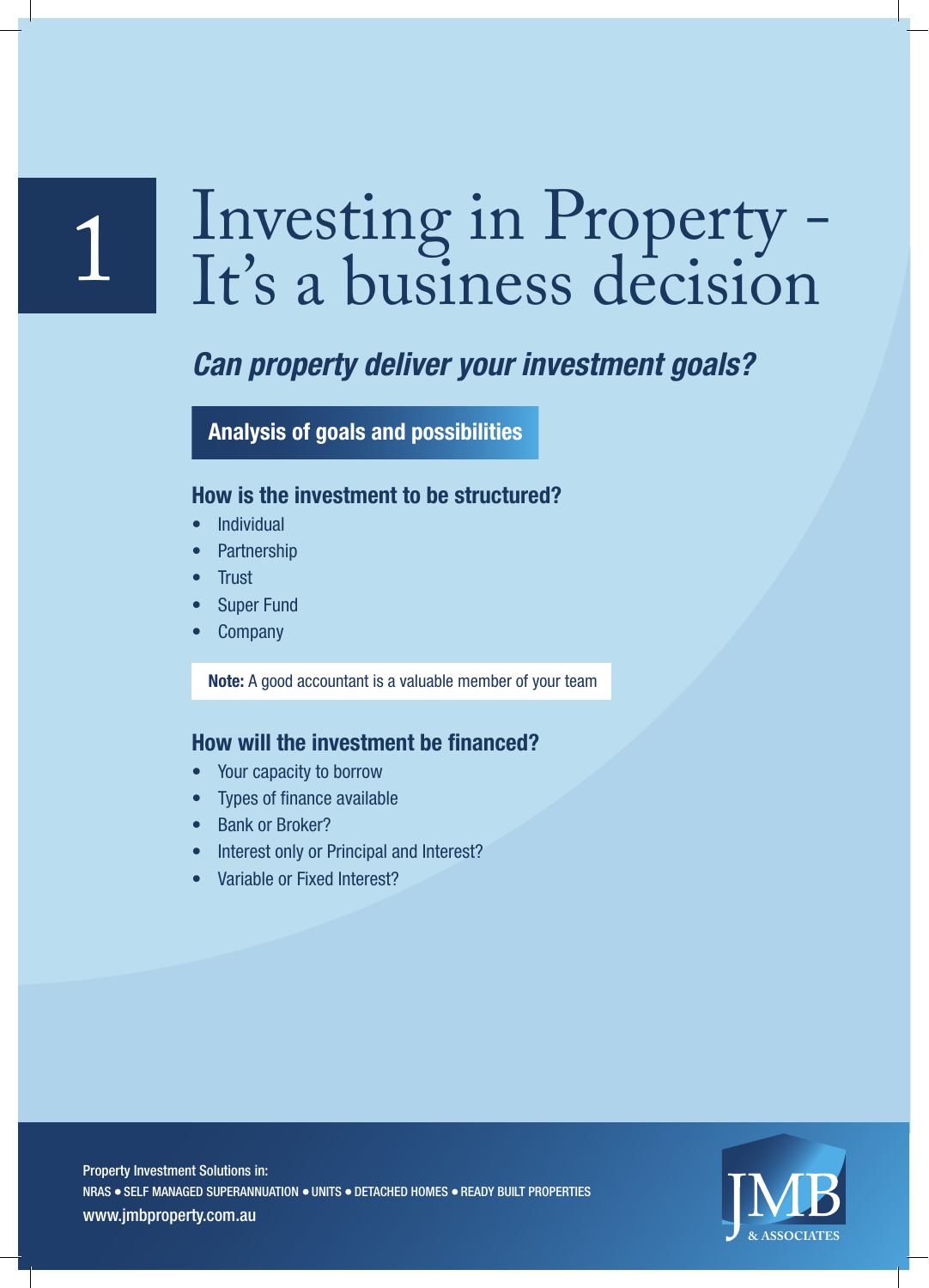## Where and Who?

#### **How do you choose an area to invest in?**

- Population growth
- Vibrant economy
- Infrastructure
- Future growth prospects

#### **How do we choose an estate?**

- Facilities
- Value for money
- Developer track record
- Appeal to prospective tenants
- Q100 flood level safe

#### **Which block on the estate?**

- Aspect to sun and breeze
- Level / slope / shape
- Easements, covenant requirements
- Neighbours
- Proximity to facilities

#### **Who is our tenant?**

- Is our property easily & consistently tenantable?
- What demographic are we appealing to?

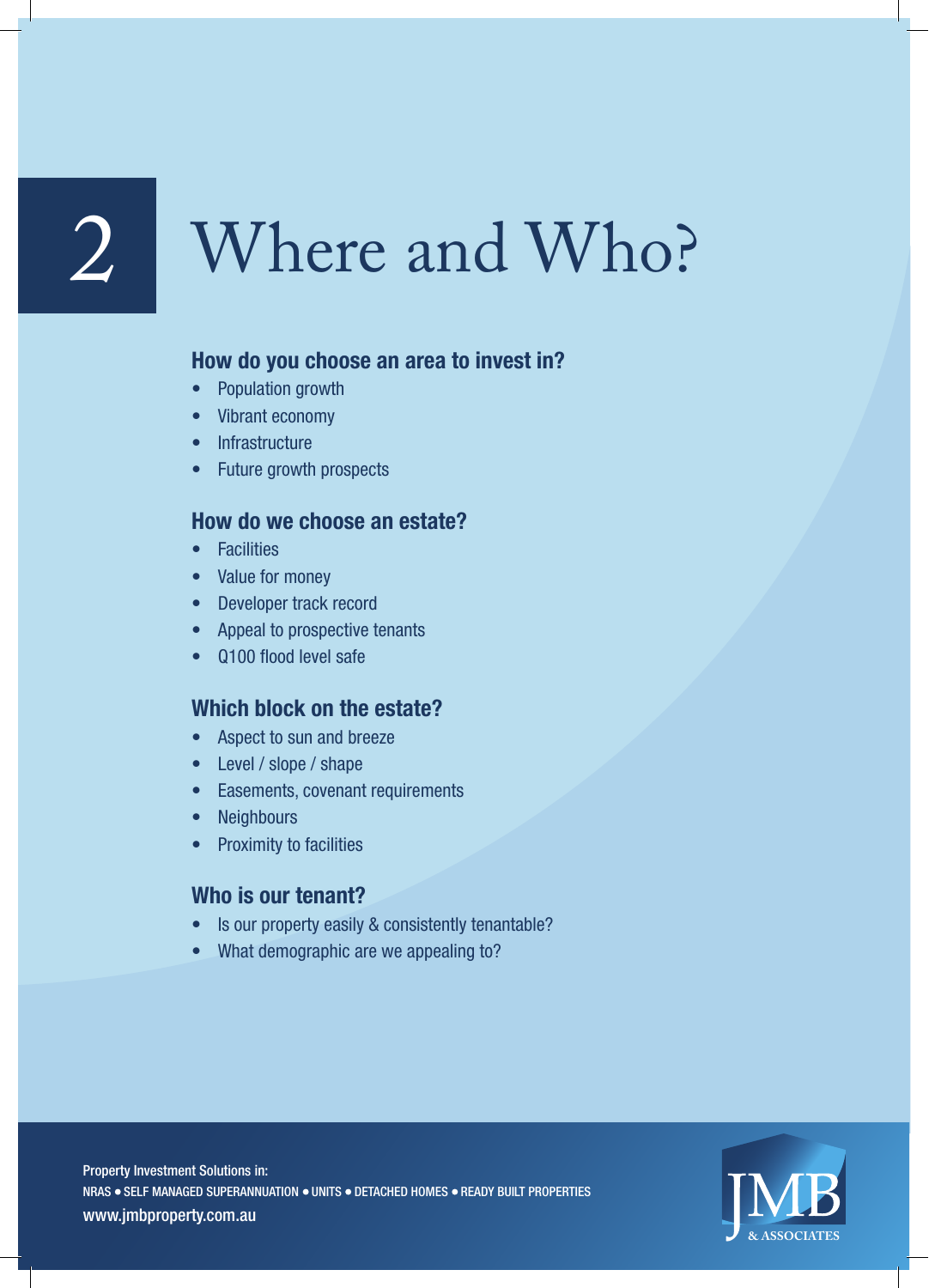## 3 A House fit for<br>the Purpose the Purpose

#### **Is it what our tenants want?**

- Number of bedrooms, bathrooms, carparks
- Low maintenance
- **Turnkey**

**Note:** Good rental agents know what tenants want today

#### **Will it sell** *if* **or** *when* **the time comes?**

- Adequate street appeal
- Neutral colour scheme
- Standard specs or slightly higher
- In the median range

**Note:** Avoid the cheapest but don't spend too much

#### **Choice of builder? We select based on:**

- Value for money
- **Reputation**
- B.S.A. records
- Quality of build
- Record for building on time
- The terms and conditions offered